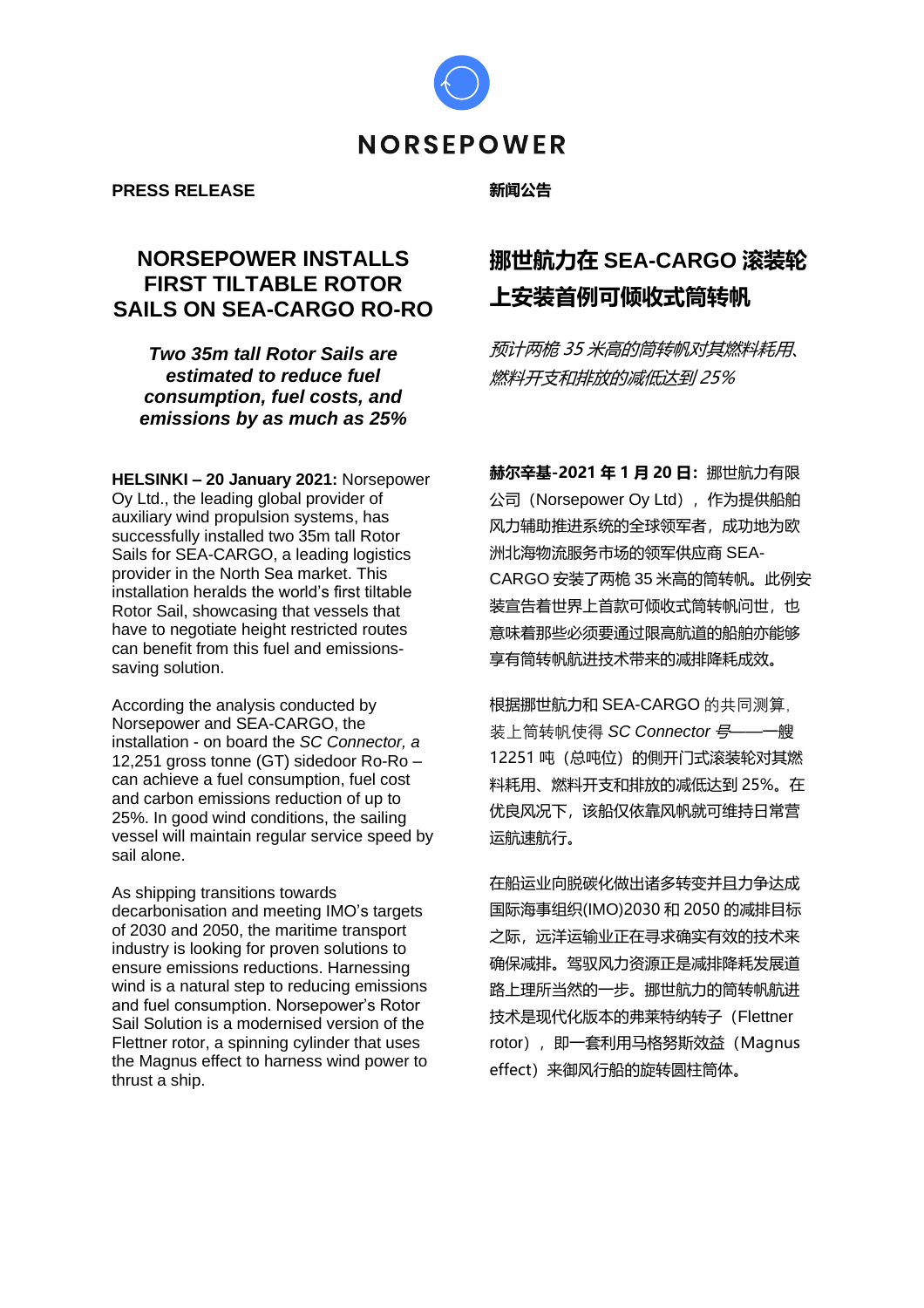

# **NORSEPOWER**

*SC Connector*, which sails between Western Norway, Denmark, the Netherlands and, also, Sweden and Poland, transits under multiple bridges and powerlines, requiring adaptation of the Rotor Sails to tilt to almost horizontal when required.

**Tuomas Riski, CEO, Norsepower, said**:

"Completing the installation has been extremely rewarding, as it reflects how, in taking a collaborative approach with a customer, we can innovate to create solutions that allow Rotor Sails to benefit almost any vessel type or trading route. As we get closer to 2030 IMO targets, we are seeing our technology gaining momentum – with the market seeing the flexibility we can provide to suit different vessel requirements. This installation demonstrates the technology can go a long way to future proofing IMO GHG compliance, while ensuring significant emissions, and fuel reductions to a variety of vessel profiles today."

**Ole Sævild, Managing Director, SEA-CARGO, added**: "We are focussing on utilising available renewable energy and using it for direct propulsion to design more environmentally friendly vessels. The Rotor Sail technology has been proven in the market for a while, but the size is unique for our project. The sails are far more efficient than conventional sails of same size and the tilting function is essential to our voyage routes. Given the estimated emissions savings, we will use our experience of this full scale project, and proceed to develop it further for other vessels in our fleet."

The Norsepower Rotor Sail Solution is the first third-party verified and commercially operational auxiliary wind propulsion technology for the global maritime industry. The solution is fully automated and detects whenever the wind is strong enough to deliver fuel and emission savings, at which point the Rotor Sails start automatically.

**-ends-**

*SC Connector* 号,在挪威西部、丹麦、荷兰 以及瑞典和波兰诸国之间航行,会从多座桥梁 和输电线路的下方经过,要求对所装筒转帆做 适用性调整,以使之在需要时倾收至接近水平

**托马斯·李斯奇(Tuomas Riski),挪世航力首 席执行官,谈道**:"这次安装的完成十分值得。 这体现了,通过一种与客户协力合作的方式, 我们会开创性地创造出多项技术运用方案,从 而使筒转帆给几乎所有种船泊类型和所有条商 贸航线增添效益。在国际海事组织 2030 强制 减排目标 (2030 IMO targets) 临近之际, 我 们看见的是我们的技术正在得势而起——行业 已经目睹了我们可以为适配不同船只的需求而 提供的灵活性。此例安装也表明此项技术将在 未来长期发挥落实国际海事组织温室气体合规 的保障作用,而且确保能使当今的多种船泊类 型的排放和燃料耗用的显著减低。"

**奥勒·赛维尔德(Ole Sævild),SEA-**

**CARGO 董事总经理,进一步谈道**:"为设计更 加环保的船舶,我们正日益关注航船对可及的 可再生能源的利用,且将之直接用于推进。虽 然该筒转帆技术已经面世并接受了一段时间的 市场的检验,但为我们项目所配置的尺寸则是 举世无双的。这种帆型的效率远超过相同尺寸 的传统型风帆,而且其倾收功能又是在我们航 行路线上必不可缺的。一旦达成减排燃料省用 收入如预期,我们就会运用在这一全尺度项目 上的经验,后续进一步开发我们船队里的其他 船只。"

挪世航力的筒转帆航进技术是首款经第三方独 立机构核实有效并且商业行销的船舶风力辅助 推进技术。该技术运行起来完全自动,而且当 侦测得的风力强度增大到足够减排降耗的触发 点时,筒转帆就会自行启动。